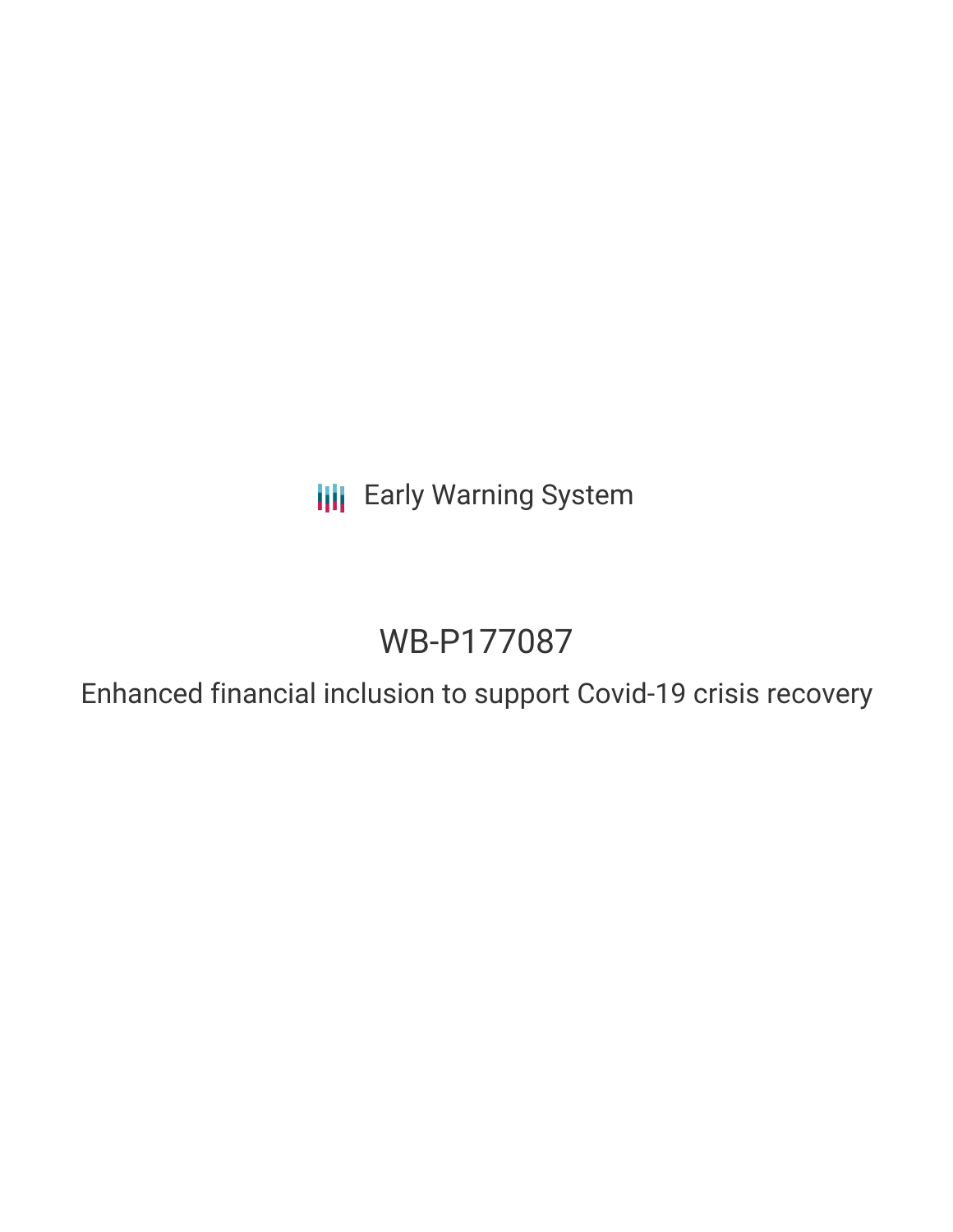

#### **Quick Facts**

| <b>Countries</b>               | Burkina Faso                         |
|--------------------------------|--------------------------------------|
| <b>Financial Institutions</b>  | World Bank (WB)                      |
| <b>Status</b>                  | Active                               |
| <b>Bank Risk Rating</b>        | U                                    |
| <b>Voting Date</b>             | 2021-06-30                           |
| <b>Borrower</b>                | Government of the Philippines        |
| <b>Sectors</b>                 | <b>Education and Health, Finance</b> |
| <b>Investment Type(s)</b>      | Grant                                |
| <b>Investment Amount (USD)</b> | $$10.00$ million                     |
| <b>Grant Amount (USD)</b>      | $$10.00$ million                     |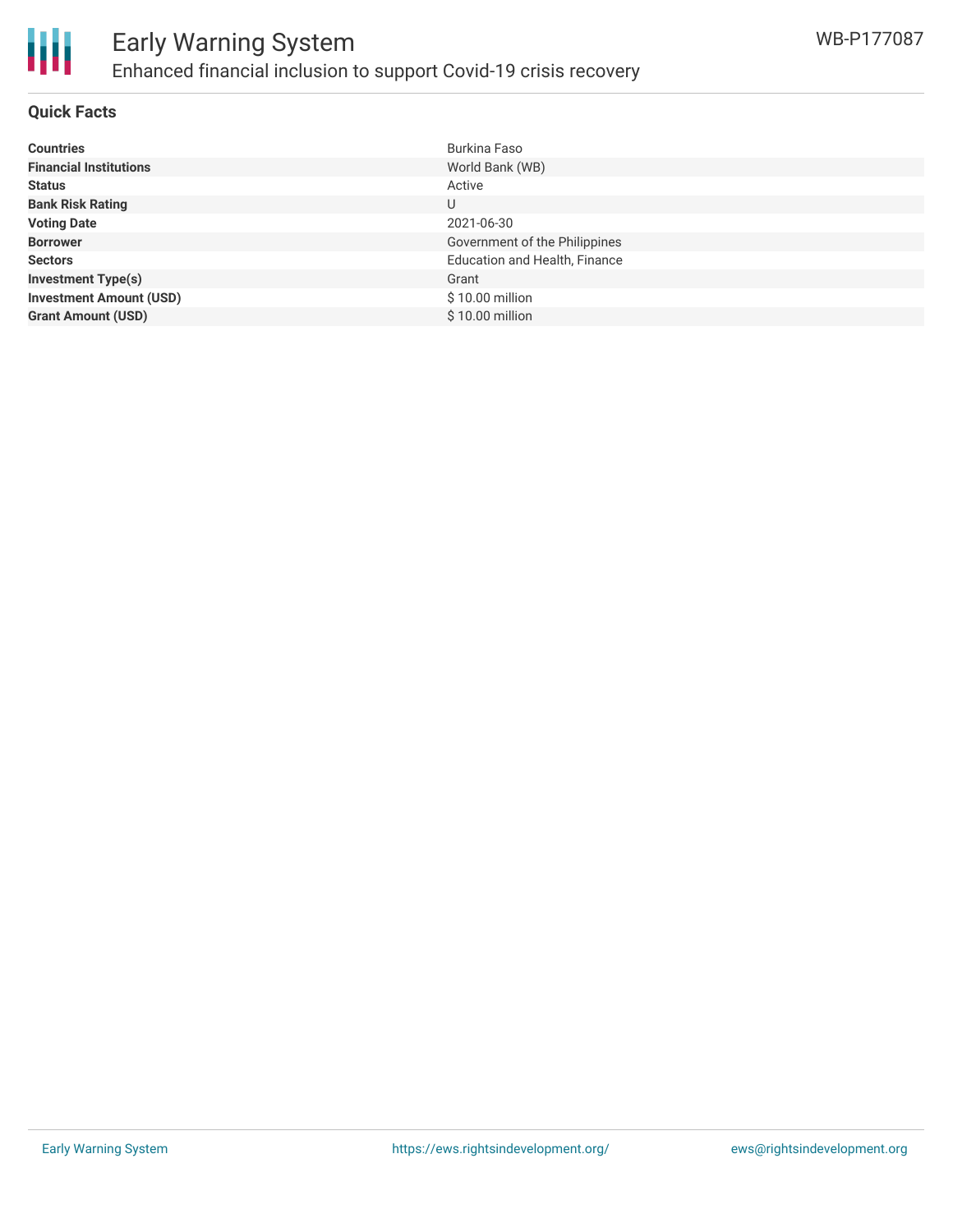

## **Project Description**

According to WB website, the project aims to increase access to digital financial services and facilitate access to credit for targeted beneficiaries.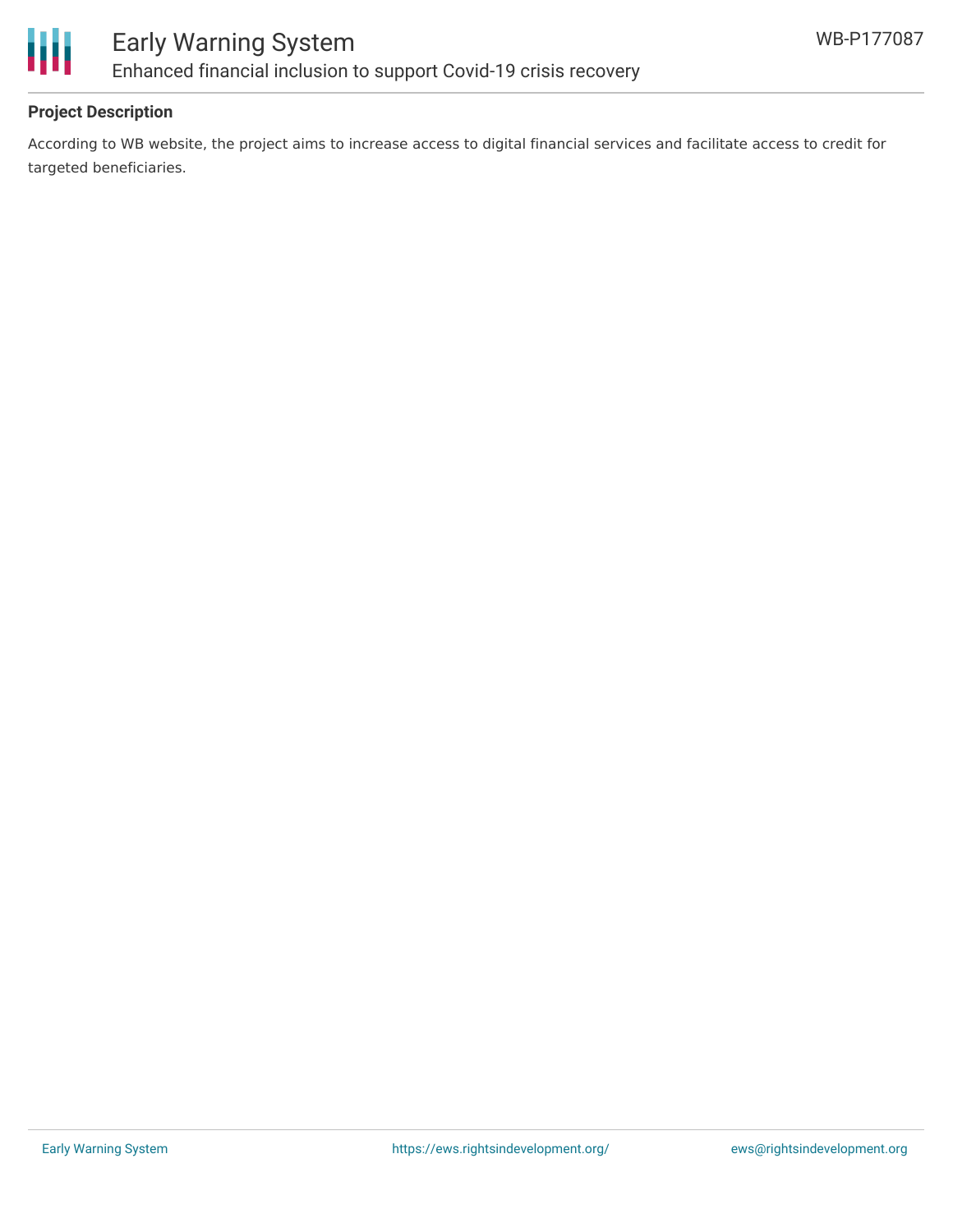

# Early Warning System Enhanced financial inclusion to support Covid-19 crisis recovery

## **Investment Description**

World Bank (WB)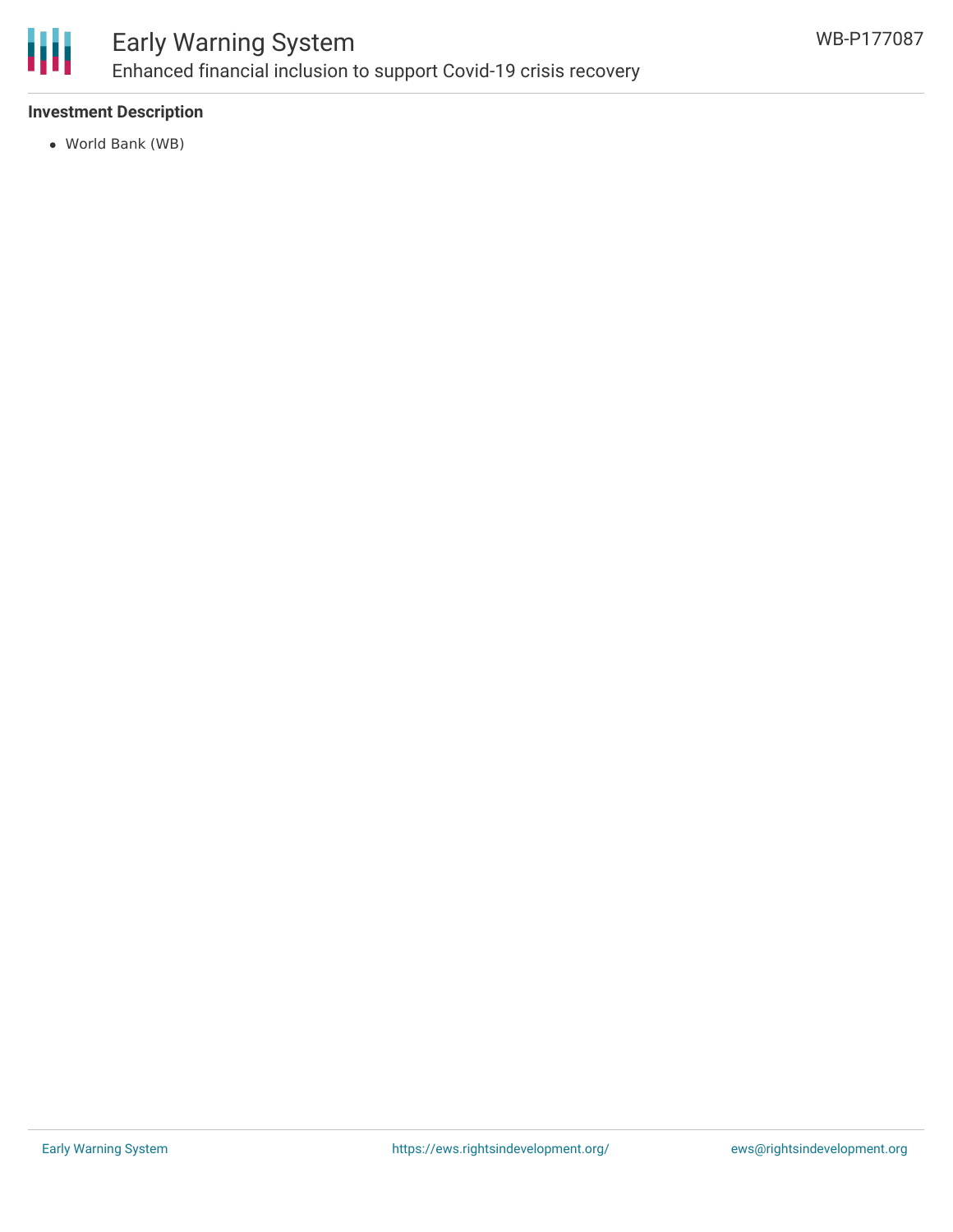#### **Contact Information**

No contact information provided at the time of disclosure.

#### **ACCESS TO INFORMATION**

To submit an information request for project information, you will have to create an account to access the Access to Information request form. You can learn more about this process at: https://www.worldbank.org/en/access-toinformation/request-submission

#### **ACCOUNTABILITY MECHANISM OF THE WORLD BANK**

The World Bank Inspection Panel is the independent complaint mechanism and fact-finding body for people who believe they are likely to be, or have been, adversely affected by a World Bank-financed project. If you submit a complaint to the Inspection Panel, they may investigate to assess whether the World Bank is following its own policies and procedures for preventing harm to people or the environment. You can contact the Inspection Panel or submit a complaint by emailing ipanel@worldbank.org. Information on how to file a complaint and a complaint request form are available at: https://www.inspectionpanel.org/how-tofile-complaint